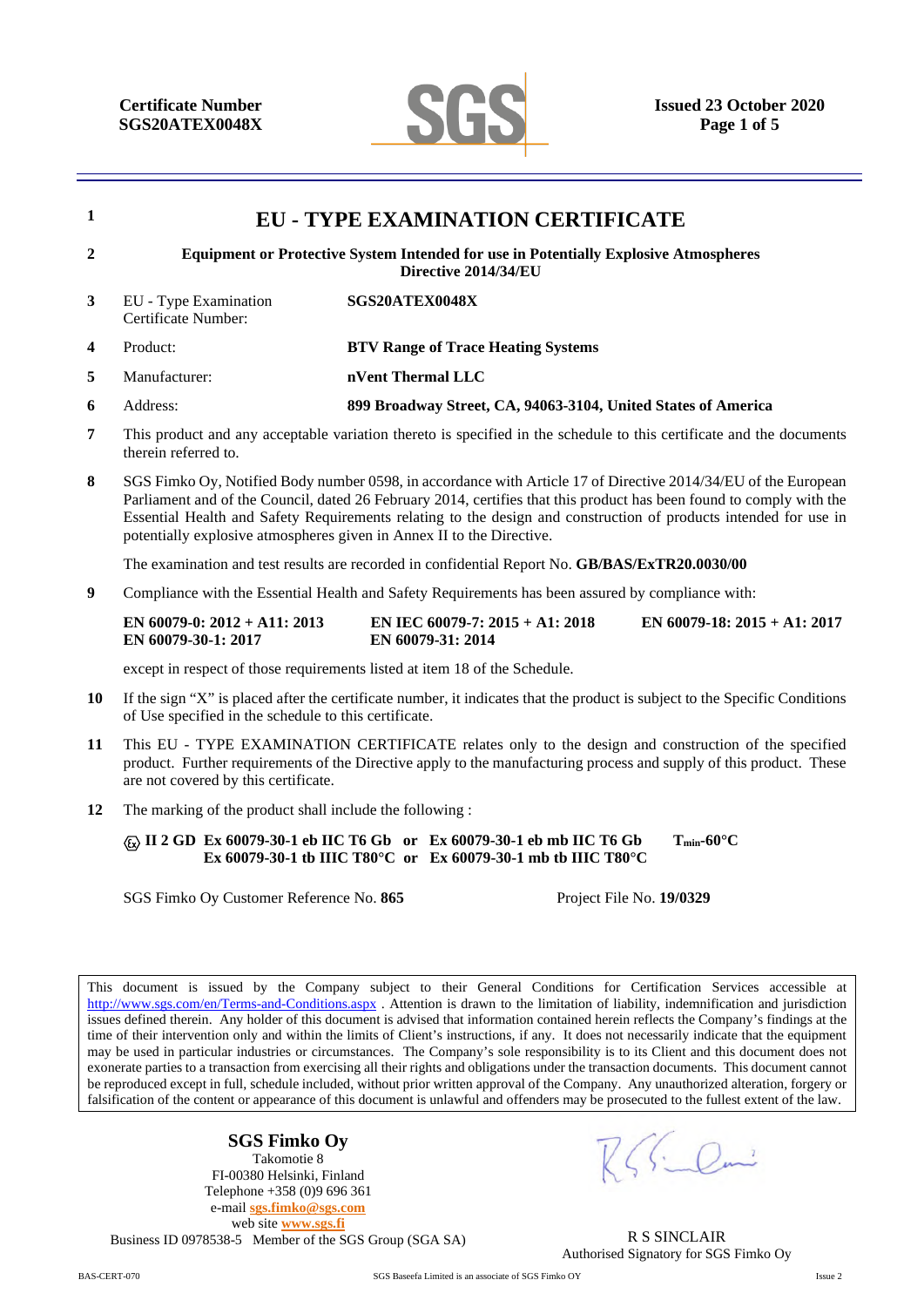

# **13 Schedule**

# **14 Certificate Number SGS20ATEX0048X**

## **15 Description of Product**

The BTV Range of Trace Heating Systems is of the parallel circuit self-regulating type, rated at up to 277V, with power output up to 33W/m (10W/ft). The units have a maximum self-limiting temperature of 80°C.

Each trace heating system comprises:

- the active heating cable.
- an end seal for terminating the remote end of the unit.
- a cable gland for connecting the powered end of the unit to a suitable terminal enclosure, or alternative integrated power connection systems.

The active heating cable comprises two stranded copper conductors around which is extruded a semi-conductive core material. This core material increases in resistance with increasing temperature and gives the cable its self-limiting property. This semi conductive core with embedded conductors forms the active part of the heating cable. An extruded layer of fluoropolymer serves to insulate the semi conductive core from the conductive covering, covering the active heater. A protective anti-corrosion fluoropolymer sheath may be extruded over the conductive covering.

The declared maximum withstand temperature for the range is 85°C and the minimum installation temperature is -60°C.

### CABLE ACCESSORIES

### END SEALS

The end seals for terminating the remote end of the unit may be the following types:

Types E-100-L or E-100, which are mechanical end seals incorporating an end cap which is filled with silicone grease sealant, covered by certificates Sira14ATEX3015X and PTB09ATEX1060U.

Types E-100-L-A or E-100-A, which are mechanical end seals incorporating an end cap which is filled with silicone grease sealant.

A Raychem Type E-20 heat shrink end seal kit.

### SPLICES AND JOINTS

The following splicing and jointing arrangements are provided:

A Raychem Type S-20 heat shrink splice kit for connecting lengths of active heating cable.

A Raychem T-100 tee connection system, certificate PTB20ATEX1008U, for connecting up to three heater cables.

### POWER CONNECTIONS

Power connection may be achieved by the following means:

| Connection<br>Type                  | <b>ATEX Certificate</b> |
|-------------------------------------|-------------------------|
| <b>JBM-100</b>                      | PTB20ATEX1008U          |
| $JBS-100$                           | PTB20ATEX1008U          |
| <b>JBU-100</b>                      | PTB20ATEX1008U          |
| C <sub>25</sub> -21 Connection Kit  | Baseefa16ATEX0037X      |
| C <sub>25</sub> -100 Connection Kit | Baseefa16ATEX0038U      |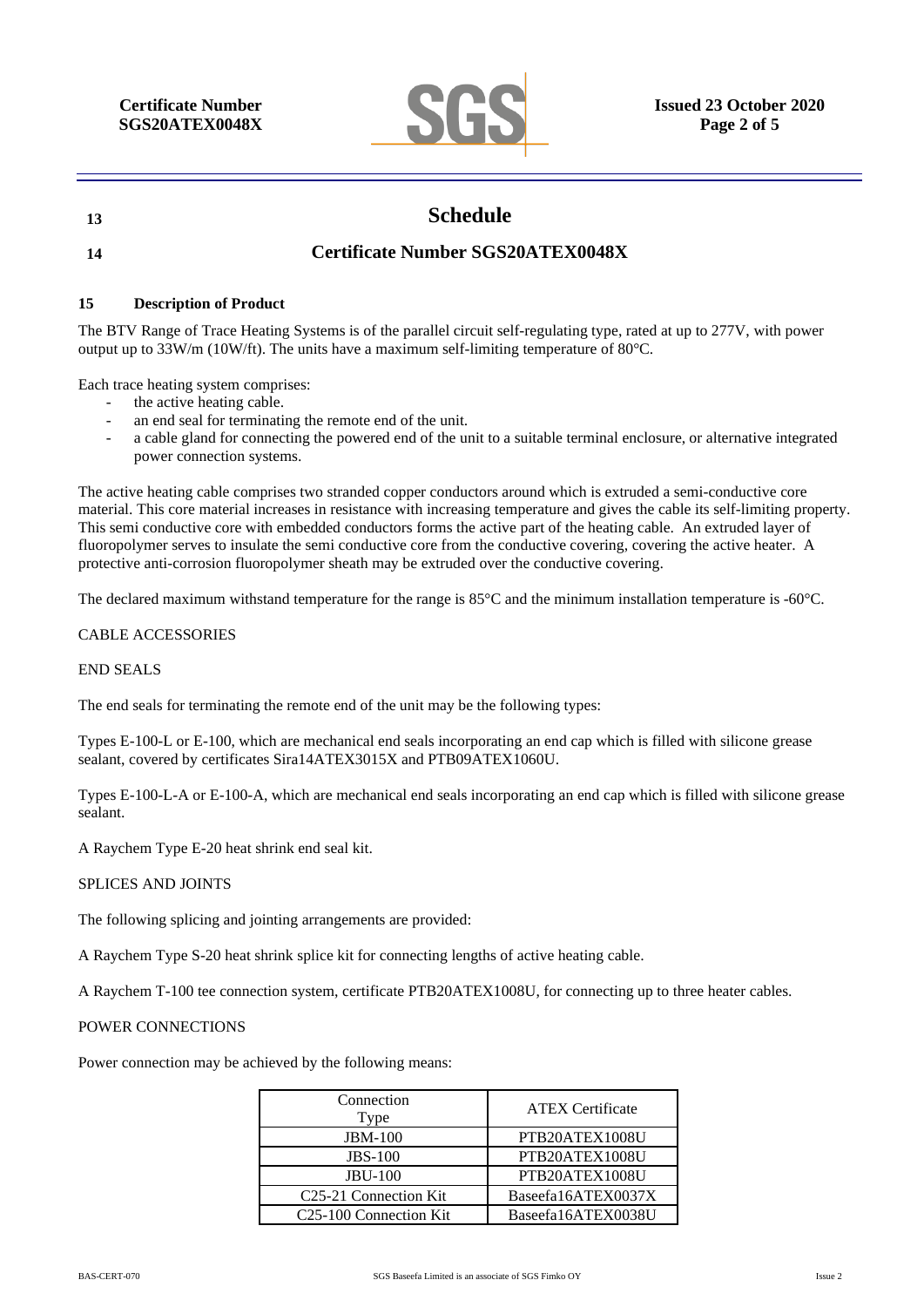

| $C25-100$ -Metal / C3/4-100-Metal<br>/ $C25-100$ -Metal-NP / $C3/4-100$ -<br>Metal-NP / $C25-100$ -Metal-SS<br><b>Connection Kit</b> | Baseefa16ATEX0039U |
|--------------------------------------------------------------------------------------------------------------------------------------|--------------------|
|--------------------------------------------------------------------------------------------------------------------------------------|--------------------|

The C25-100-Metal / C3/4-100-Metal / C25-100-Metal-NP / C3/4-100-Metal-NP / C25-100-Metal-SS Kits include M25 or ¾ NPT gland to Sira01ATEX1270X and core sealer to Baseefa15ATEX0194U.

A number of power levels and voltages, up to the maximum specified, are included in the range. They are identified in the following manner:



Any of the products in the range may be considered as part of a stabilised design system. In such a system the design is based upon the use of nVent proprietary software Trace calc Pro. The algorithm defined in this software may be used in additional design software.

The minimum bending radii for BTV trace heating cable at specific temperatures are shown in the table below:

| Temperature, $T$ ( $^{\circ}$ C) | <b>Minimum Bending Radius (mm)</b> |
|----------------------------------|------------------------------------|
| $-60 \le T \le -20$              | 35                                 |
| $-20 < T < -10$                  | 30                                 |
| $-10 < T < 0$                    | 25                                 |
| $0 < T < +10$                    | 20                                 |
| $T > +10$                        | 12                                 |

### **16 Report Number**

SGS Baseefa certification report GB/BAS/ExTR20.0030/00.

### **17 Specific Conditions of Use**

- 1. The following limiting temperatures for the heat shrink end seals and splices shall not be exceeded:  $+110^{\circ}$ C for the S-20 and E-20
- 2. The end seals, splices and power connections have the following associated ambient temperatures: -60 $^{\circ}$ C to +56 $^{\circ}$ C for the E-20 and S-20 -55°C to +56°C for the T-100, JBM-100, JBS-100 and JBU-100 -50 $^{\circ}$ C to +56 $^{\circ}$ C for the E-100 -40°C to +56°C for the JBS-100-L, JBM-100-L and JBU-100-L -40 $^{\circ}$ C to +40 $^{\circ}$ C for the E-100-L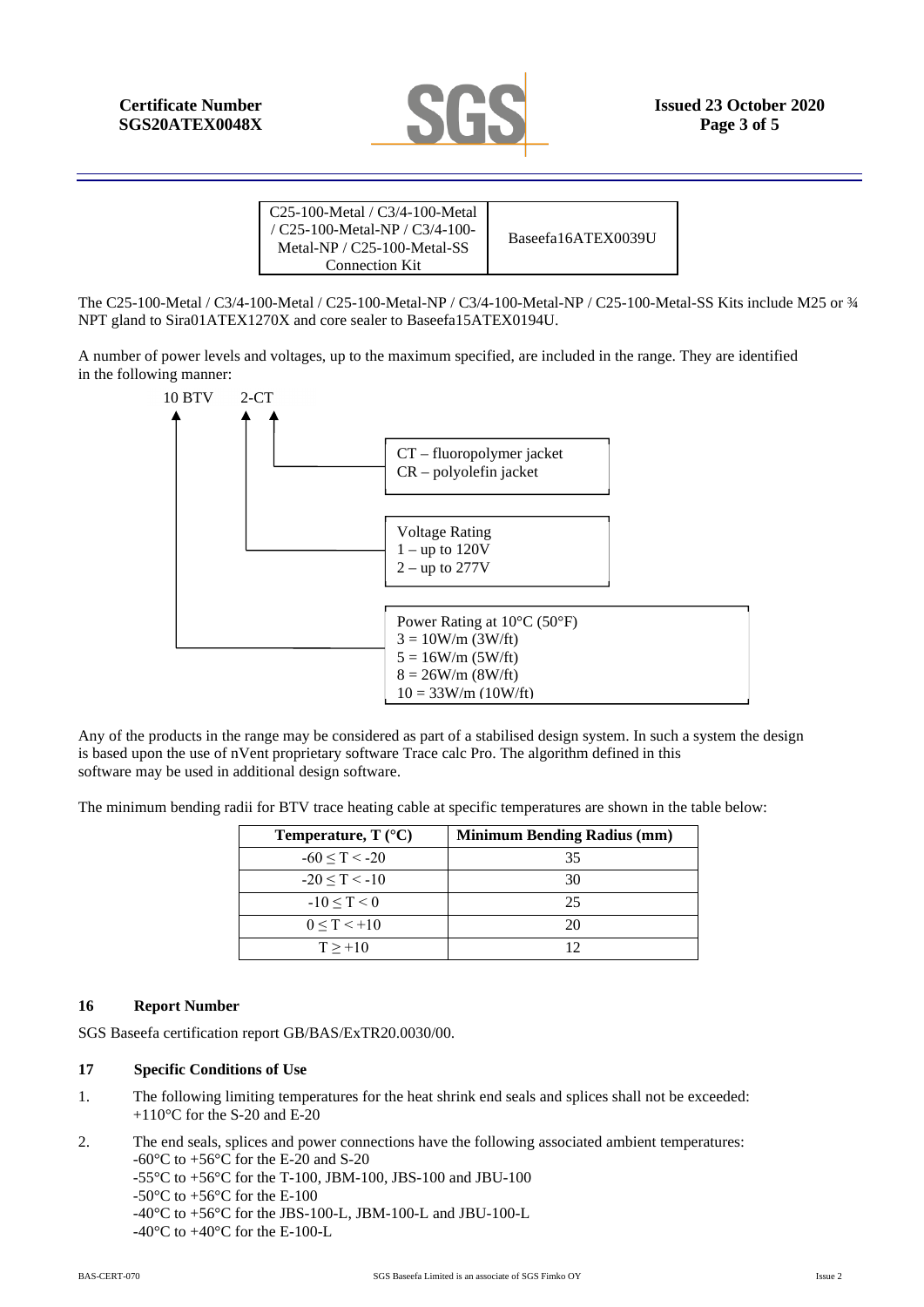**Certificate Number SGS20ATEX0048X**

-55 $^{\circ}$ C to +110 $^{\circ}$ C for the C25-21 and C25-100

-50°C to +180°C for the C25-100-Metal / C3/4-100-Metal / C25-100-Metal-NP / C3/4-100-Metal-NP / C25-100- Metal-SS

- 3. The assembly of glands, splices and end terminations shall be carried out in accordance with the manufacturer's instructions.
- 4. The heating element supply circuit must include an electrical protection device in conformity with clause 4.4 of EN 60079-30-1.
- 5. The minimum installation temperature is -60°C. The minimum bending radii at specific temperatures for the Type BTV units are shown in the table in the equipment description.
- 6. The supply to the heating unit must be terminated in a suitably certified terminal enclosure.
- 7. The minimum installation temperature for E-20 and S-20, end seal and splice is  $-20^{\circ}$ C.
- 8. The installer is to carry out a dielectric strength test on Ex equipment in which the C25-21, C25-100 and C25-100- Metal / C3/4-100-Metal / C25-100-Metal-NP / C3/4-100-Metal-NP / C25-100-Metal-SS connection kit is fitted. No dielectric breakdown shall occur. (Alternatively, an insulation resistance test may be undertaken in accordance with EN 60079-30-2).

### **18 Essential Health and Safety Requirements**

In addition to the Essential Health and Safety Requirements (EHSRs) covered by the standards listed at item 9, the following are considered relevant to this product, and conformity is demonstrated in the report:

| <b>Clause</b> | <b>Subject</b>                                     |
|---------------|----------------------------------------------------|
| 1.2.7         | LVD Type Requirements                              |
| 1.2.8         | Overloading of equipment (protection relays, etc.) |
| 1.4.1         | <b>External effects</b>                            |
| 1.4.2         | Aggressive substances, etc.                        |

### **19 Drawings and Documents**

| <b>Number</b>           | <b>Sheet</b> | <b>Issue</b> | Date      | <b>Description</b>                                                                     |
|-------------------------|--------------|--------------|-----------|----------------------------------------------------------------------------------------|
| $205350-A$ <sup>1</sup> | 1 of 1       | Q            | 09/02/202 | BTV-3BTV-CT & BTV-5BTV-CT                                                              |
| $205310-Ai$             | 1 of 1       | Q            | 03/31/20  | BTV-8BTV-CT & BTV-10BTV-CT                                                             |
| $205349 - A^1$          | $1$ of $1$   | J            | 03/26/20  | BTV-3BTV-CR & BTV-5BTV-CR                                                              |
| $205308-Ai$             | $1$ of $1$   | P            | 03/26/20  | BTV-8BTV-CR & BTV-10BTV-CR                                                             |
| $906579 - A^1$          | $1$ of $1$   | M            | 08/13/20  | BTV Heater Units (European System)                                                     |
| $906567 - A^{ii}$       | $1$ of $1$   | $\Omega$     | 05/10/18  | C25-21, C25-100 and C25-100-METAL-XX, C3/4-<br>100-METAL-XX Connection Kits            |
| 906794-Aiii             | 1 of 1       | AA           | 03/30/20  | Generic ATEX and IECEx Print Dwg For BTV-CT,<br>QTVR-CT, XTV-CT, KTV-CT Heating Cables |
| 9242869 <sup>ii</sup>   | 1 & 2        | $\Omega$     | 12/09/19  | $LABL$ JBM-100-L-E                                                                     |
| 9532687 <sup>ii</sup>   | 1 & 2        | Q            | 12/09/19  | LABL JBM-100-L-EP                                                                      |
| 9621473 <sup>ii</sup>   | 1 & 2        | $\Omega$     | 12/09/19  | LABL JBS-100-L-E                                                                       |
| 9777523 <sup>ii</sup>   | 1 & 2        | $\mathbf{P}$ | 12/09/19  | LABL JBS-100-L-EP                                                                      |
| 9319676 <sup>ii</sup>   | 1 & 2        | $\Omega$     | 12/09/19  | LABL JBU-100-L-E                                                                       |
| 9735898ii               | 1 & 2        | $\Omega$     | 12/09/19  | LABL JBU-100-L-EP                                                                      |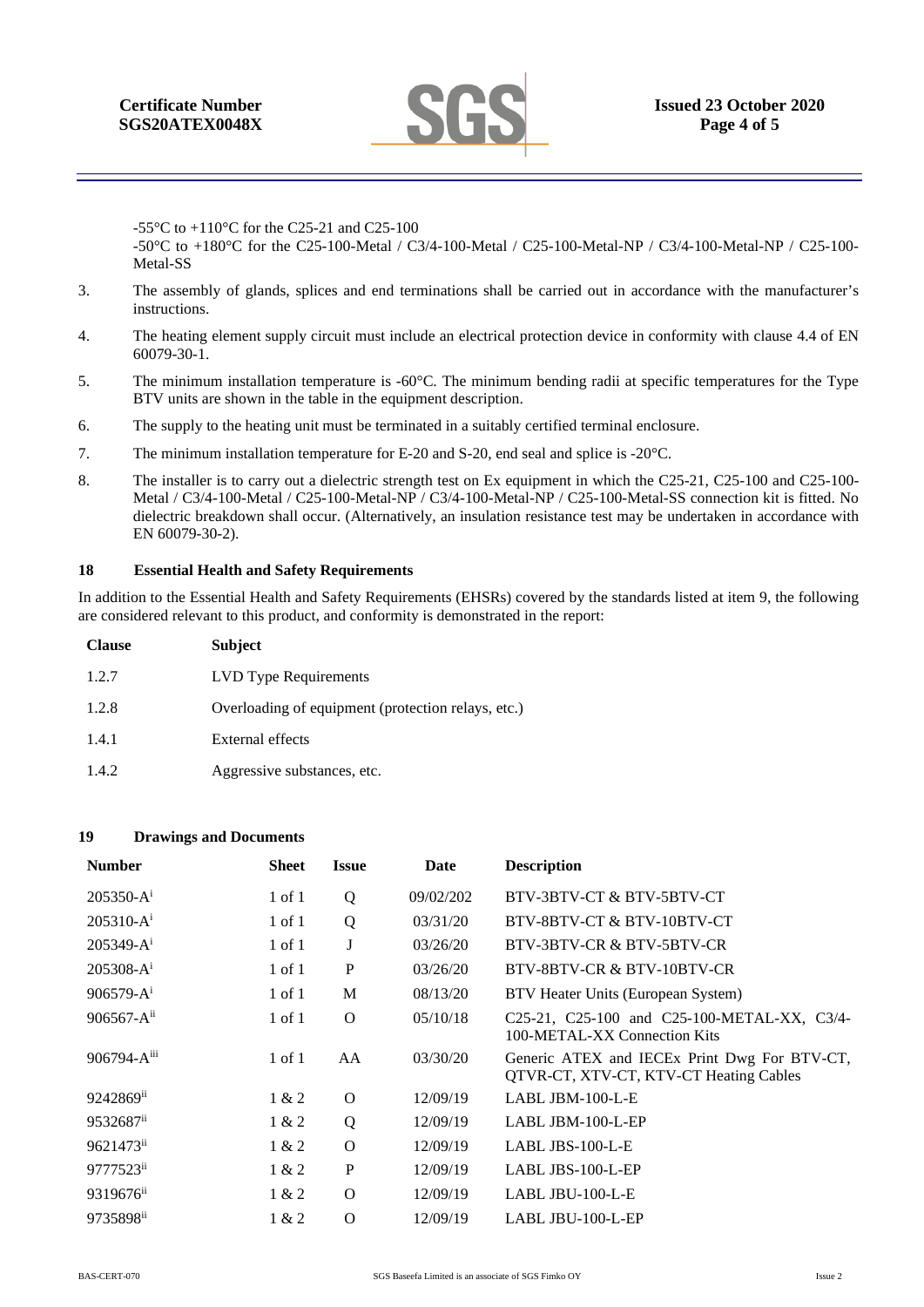

| <b>Number</b>         | <b>Sheet</b> | <i><b>Issue</b></i> | Date    | <b>Description</b>                                           |
|-----------------------|--------------|---------------------|---------|--------------------------------------------------------------|
| $908742 - A1V$        | 1 of 1       | A                   | 2/19/20 | E-20 Heat Shrinkable End Seal Kit Cut Back<br>Dimensions     |
| $908743 - A^{\rm iv}$ | 1 of 1       | A                   | 2/19/20 | S-20 Heat Shrinkable Splice Joint Kit Cut Back<br>Dimensions |

i) These drawings are common to IECEx BAS 20.0011X, SGS20ATEX0048X and are held with IECEx BAS 20.0011X.

ii) These drawings are common to IECEx BAS 20.0008X, IECEx BAS 20.0011X, IECEx BAS 20.0012X, IECEx BAS 20.0013X, IECEx BAS 20.0014X, SGS20ATEX0045X, SGS20ATEX0048X, SGS20ATEX0049X, SGS20ATEX0050X, SGS20ATEX0051X and are held with IECEx BAS 20.0008X.

- iii) These drawings are common to IECEx BAS 20.0011X, IECEx BAS 20.0012X, IECEx BAS 20.0013X, IECEx BAS 20.0014X, SGS20ATEX0048X, SGS20ATEX0049X, SGS20ATEX0050X, SGS20ATEX0051X and are held with IECEx BAS 20.0011X.
- iv) These drawings are common to IECEx BAS 20.0011X, IECEx BAS 20.0013X, SGS20ATEX0048X, SGS20ATEX0050X and are held with IECEx BAS 20.0011X.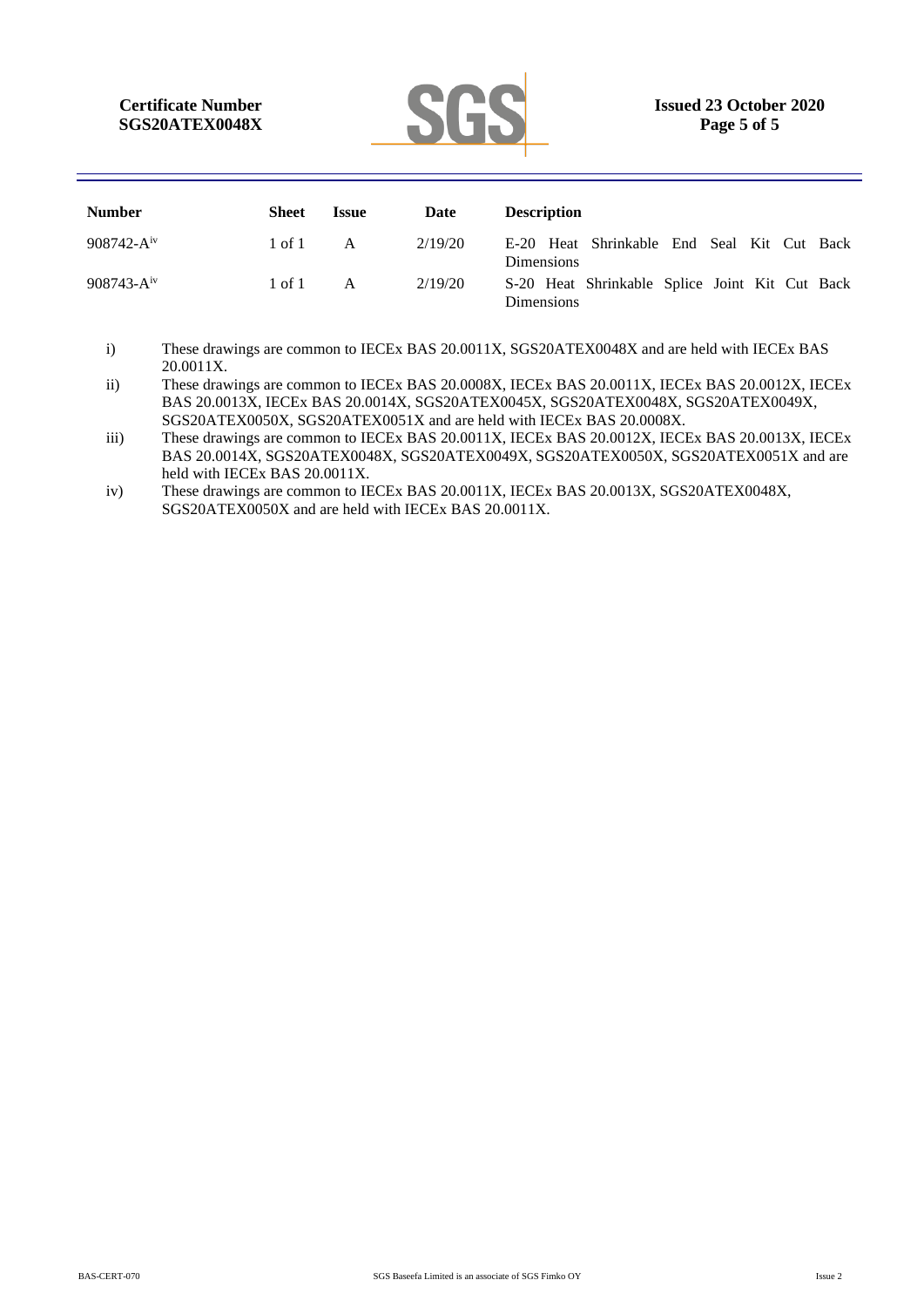**Certificate Number SGS20ATEX0048X Issue 1**



| $\mathbf{1}$                                                                                           | EU - TYPE EXAMINATION CERTIFICATE                                                                                                                                                                                                                                                                                                                                                                                                   |                                                                                                  |                          |  |  |
|--------------------------------------------------------------------------------------------------------|-------------------------------------------------------------------------------------------------------------------------------------------------------------------------------------------------------------------------------------------------------------------------------------------------------------------------------------------------------------------------------------------------------------------------------------|--------------------------------------------------------------------------------------------------|--------------------------|--|--|
| $\mathbf{2}$                                                                                           | <b>Equipment or Protective System Intended for use in Potentially Explosive Atmospheres</b><br>Directive 2014/34/EU                                                                                                                                                                                                                                                                                                                 |                                                                                                  |                          |  |  |
| 3                                                                                                      | EU - Type Examination<br>Certificate Number:                                                                                                                                                                                                                                                                                                                                                                                        | $SGS20ATEX0048X - Issue 1$                                                                       |                          |  |  |
| $\overline{\mathbf{4}}$                                                                                | Product:                                                                                                                                                                                                                                                                                                                                                                                                                            | <b>BTV Range of Self-Regulating Trace Heating Systems</b>                                        |                          |  |  |
| 5                                                                                                      | Manufacturer:                                                                                                                                                                                                                                                                                                                                                                                                                       | nVent Thermal LLC                                                                                |                          |  |  |
| 6                                                                                                      | Address:                                                                                                                                                                                                                                                                                                                                                                                                                            | 899 Broadway Street, CA, 94063-3104, United States of America                                    |                          |  |  |
| 7                                                                                                      | This re-issued certificate extends EU Type Examination Certificate No. SGS20ATEX0048X to apply to product<br>designed and constructed in accordance with the specification set out in the Schedule of the said certificate but<br>having any variations specified in the Schedule attached to this certificate and the documents therein referred to.                                                                               |                                                                                                  |                          |  |  |
| 8                                                                                                      | SGS Fimko Oy, Notified Body number 0598, in accordance with Article 17 of Directive 2014/34/EU of the European<br>Parliament and of the Council, dated 26 February 2014, certifies that this product has been found to comply with the<br>Essential Health and Safety Requirements relating to the design and construction of products intended for use in<br>potentially explosive atmospheres given in Annex II to the Directive. |                                                                                                  |                          |  |  |
|                                                                                                        |                                                                                                                                                                                                                                                                                                                                                                                                                                     | The examination and test results are recorded in confidential Report No. See Certificate History |                          |  |  |
| 9<br>Compliance with the Essential Health and Safety Requirements has been assured by compliance with: |                                                                                                                                                                                                                                                                                                                                                                                                                                     |                                                                                                  |                          |  |  |
|                                                                                                        | <b>EN IEC 60079-0:2018</b><br>EN 60079-30-1:2017                                                                                                                                                                                                                                                                                                                                                                                    | EN IEC 60079-7:2015+A1:2018<br>EN 60079-31:2014                                                  | EN 60079-18:2015+A1:2017 |  |  |
|                                                                                                        |                                                                                                                                                                                                                                                                                                                                                                                                                                     | except in respect of those requirements listed at item 18 of the Schedule.                       |                          |  |  |
| 10                                                                                                     | If the sign "X" is placed after the certificate number, it indicates that the product is subject to the Specific Conditions<br>of Use specified in the schedule to this certificate.                                                                                                                                                                                                                                                |                                                                                                  |                          |  |  |
| 11                                                                                                     | This EU - TYPE EXAMINATION CERTIFICATE relates only to the design and construction of the specified<br>product. Further requirements of the Directive apply to the manufacturing process and supply of this product. These<br>are not covered by this certificate.                                                                                                                                                                  |                                                                                                  |                          |  |  |

**12** The marking of the product shall include the following :

 **II 2 GD Ex 60079-30-1 eb IIC T6 Gb or Ex 60079-30-1 eb mb IIC T6 Gb Tmin -60°C Ex 60079-30-1 tb IIIC T80°C Db or Ex 60079-30-1 mb tb IIIC T80°C Db** 

SGS Fimko Oy Customer Reference No. **865** Project File No. **20/0676** 

This document is issued by the Company subject to their General Conditions for Certification Services accessible at http://www.sgs.com/en/Terms-and-Conditions.aspx . Attention is drawn to the limitation of liability, indemnification and jurisdiction issues defined therein. Any holder of this document is advised that information contained herein reflects the Company's findings at the time of their intervention only and within the limits of Client's instructions, if any. It does not necessarily indicate that the equipment may be used in particular industries or circumstances. The Company's sole responsibility is to its Client and this document does not exonerate parties to a transaction from exercising all their rights and obligations under the transaction documents. This document cannot be reproduced except in full, schedule included, without prior written approval of the Company. Any unauthorized alteration, forgery or falsification of the content or appearance of this document is unlawful and offenders may be prosecuted to the fullest extent of the law.

### **SGS Fimko Oy**

Takomotie 8 FI-00380 Helsinki, Finland Telephone +358 (0)9 696 361 e-mail **sgs.fimko@sgs.com** web site **www.sgs.fi** Business ID 0978538-5 Member of the SGS Group (SGA SA)

R S SINCLAIR Authorised Signatory for SGS Fimko Oy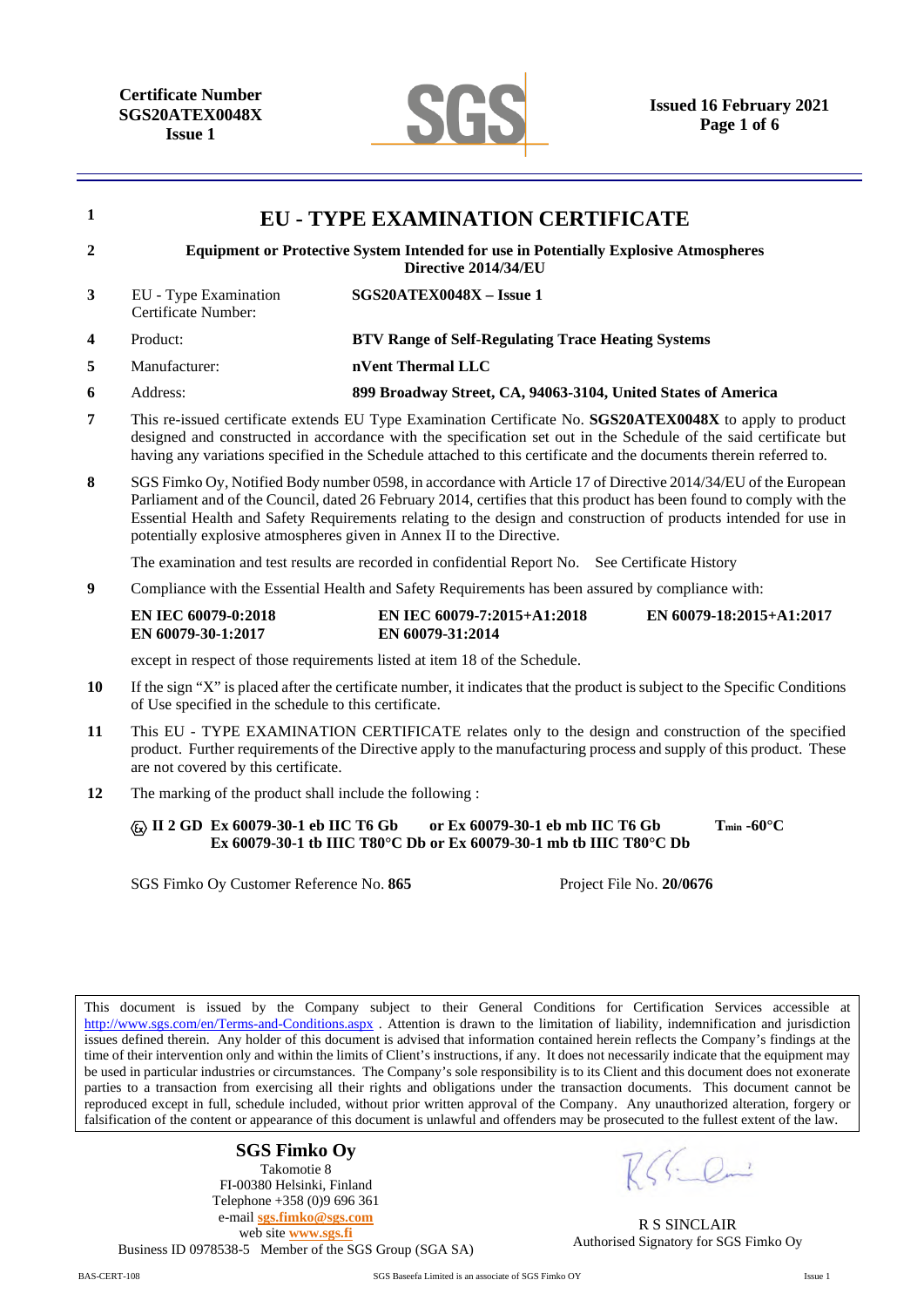

# **13 Schedule**

# **14 Certificate Number SGS20ATEX0048X – Issue 1**

### **15 Description of Product**

The BTV Range of Self-Regulating Trace Heating Systems is of the parallel circuit self-regulating type, rated at up to 277V, with power output up to 33W/m (10W/ft). The units have a maximum self-limiting temperature of 80°C.

Each trace heating system comprises:

- the active heating cable.

- an end seal for terminating the remote end of the unit.

- a cable gland for connecting the powered end of the unit to a suitable terminal enclosure, or alternative integrated power connection systems.

The active heating cable comprises two stranded copper conductors around which is extruded a semi-conductive core material. This core material increases in resistance with increasing temperature and gives the cable its self-limiting property. This semi conductive core with embedded conductors forms the active part of the heating cable. An extruded layer of fluoropolymer serves to insulate the semi conductive core from the conductive covering, covering the active heater. A protective anti-corrosion fluoropolymer sheath may be extruded over the conductive covering.

The declared maximum withstand temperature for the range is 85°C and the minimum installation temperature is -60°C.

### CABLE ACCESSORIES

END SEALS

The end seals for terminating the remote end of the unit may be the following types:

Types E-100-L or E-100, which are mechanical end seals incorporating an end cap which is filled with silicone grease sealant covered by certificates Sira14ATEX3015X and PTB09ATEX1060U.

Types E-100-L-A or E-100-A, which are mechanical end seals incorporating an end cap which is filled with silicone grease sealant.

A Raychem Type E-20 heat shrink end seal kit.

Type E-150 mechanical end seals, covered by certificate DEKRA20ATEX0011U.

### SPLICES AND JOINTS

The following splicing and jointing arrangements are provided:

A Raychem Type S-20 heat shrink splice kit for connecting lengths of active heating cable.

A Raychem T-100 tee connection system, certificate PTB20ATEX1008U, for connecting up to three heater cables.

Type S-150 mechanical splice kit, covered by certificate DEKRA20ATEX0011U.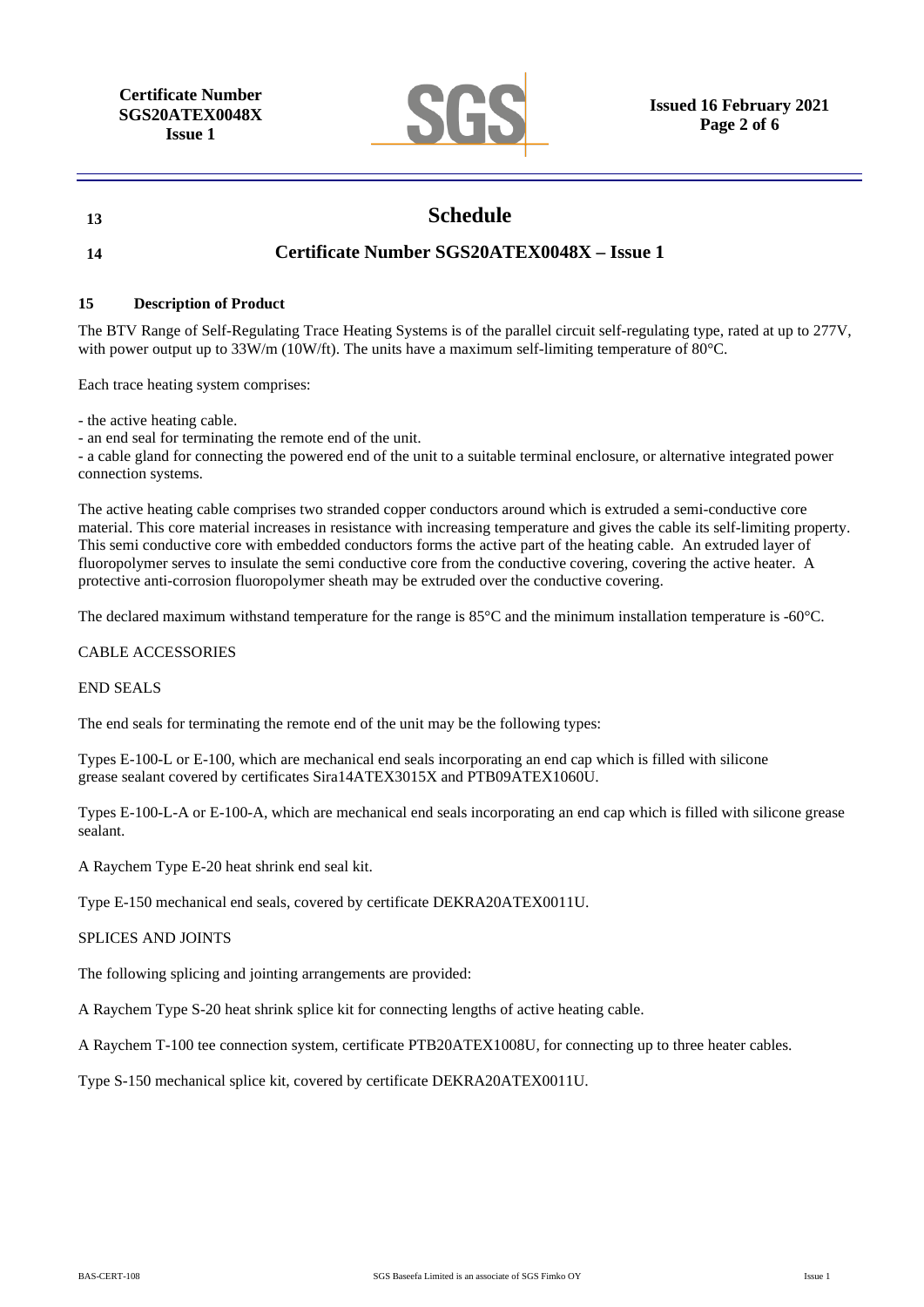**Certificate Number SGS20ATEX0048X Issue 1**



### POWER CONNECTIONS

Power connection may be achieved by the following means:

| Connection<br>Type                  | <b>ATEX Certificate</b> |
|-------------------------------------|-------------------------|
| <b>JBM-100</b>                      | PTB20ATEX1008U          |
| $JBS-100$                           | PTB20ATEX1008U          |
| <b>JBU-100</b>                      | PTB20ATEX1008U          |
| $C-150-E$                           | DEKRA20ATEX0011U        |
| C <sub>25</sub> -21 Connection Kit  | Baseefa16ATEX0037U      |
| C <sub>25</sub> -100 Connection Kit | Baseefa16ATEX0038U      |
| C25-100-Metal / C3/4-100-Metal /    |                         |
| C25-100-Metal-NP / C3/4-100-        | Baseefa16ATEX0039U      |
| Metal-NP / C25-100-Metal-SS Kits    |                         |

The C25-100-Metal / C3/4-100-Metal / C25-100-Metal-NP / C3/4-100-Metal-NP / C25-100-Metal-SS Kits include M25 or ¾ NPT gland to Sira01ATEX1270X and core sealer to Baseefa15ATEX0194U.

A number of power levels and voltages, up to the maximum specified, are included in the range. They are identified in the following manner:



Any of the products in the range may be considered as part of a stabilised design system. In such a system the design is based upon the use of nVent proprietary software Trace calc Pro. The algorithm defined in this software may be used in additional design software.

The minimum bending radii for BTV trace heating cable at specific temperatures are shown in the table below:

| <b>Temperature, T</b> $(^{\circ}C)$ | <b>Minimum Bending Radius (mm)</b> |
|-------------------------------------|------------------------------------|
| $-60 \le T \le -20$                 | 35                                 |
| $-20 \le T \le -10$                 | 30                                 |
| $-10 < T < 0$                       | 25                                 |
| $0 < T < +10$                       | 20                                 |
| $T > +10$                           |                                    |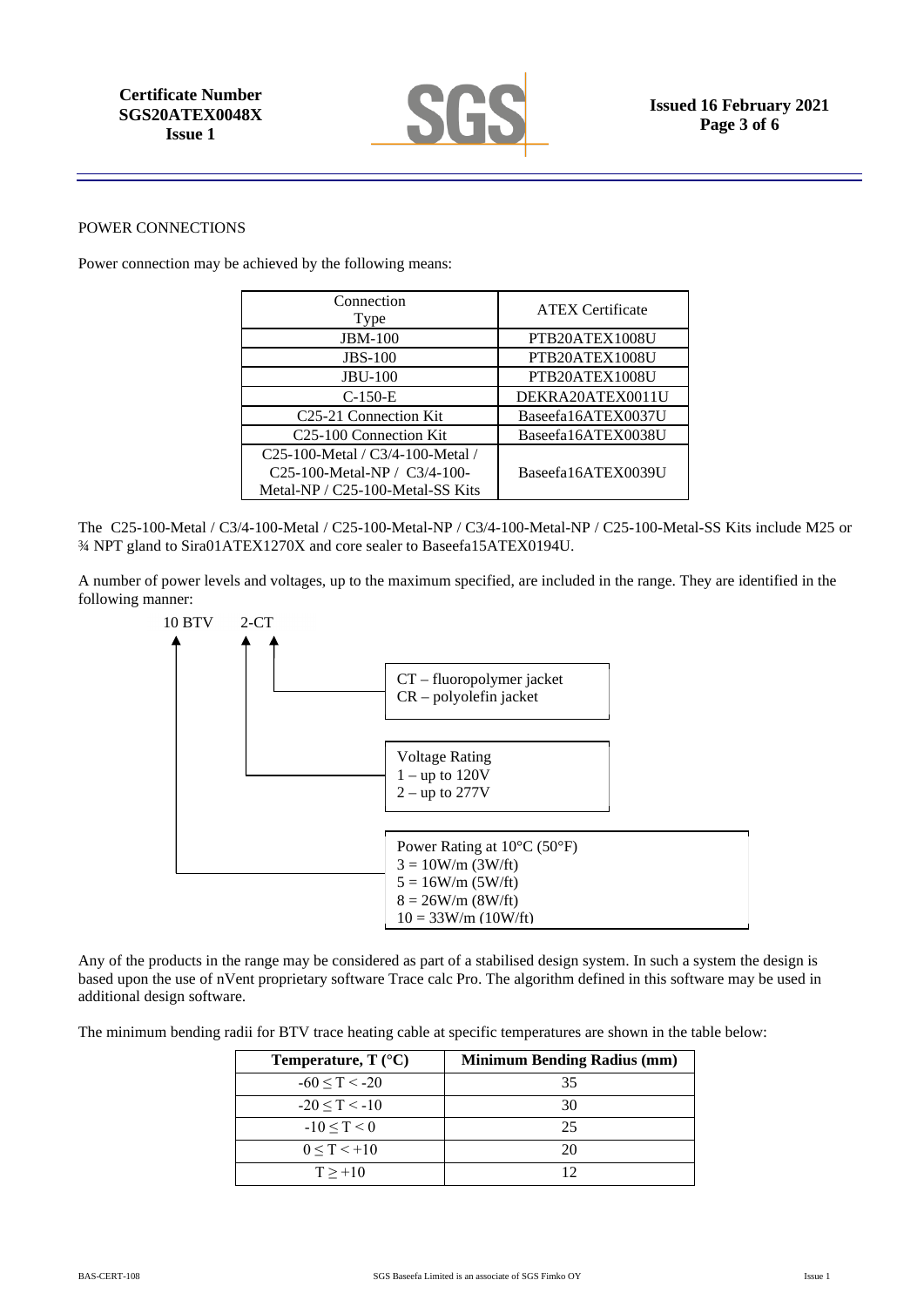

### **16 Report Number**

See Certificate History.

### **17 Specific Conditions of Use**

1. The following limiting temperatures for the heat shrink end seals and splices shall not be exceeded:

+110°C for the S-20 and E-20 +150°C for the C-150-E, S-150 and E-150

2. The end seals, splices and power connections have the following associated ambient temperatures:

-60 $\degree$ C to +56 $\degree$ C for the E-20 and S-20 -55°C to +56°C for the T-100, JBM-100, JBS-100, JBU-100 and E-100  $-40^{\circ}$ C to  $+56^{\circ}$ C for the JBS-100-L, JBM-100-L, and JBU-100-L -55 $^{\circ}$ C to +55 $^{\circ}$ C for the C-150-E, S-150 and E-150 -40 $^{\circ}$ C to +40 $^{\circ}$ C for the E-100-L -55 $^{\circ}$ C to +110 $^{\circ}$ C for the C25-21 and C25-100 -60°C to +180°C for the C25-100-Metal / C3/4-100-Metal / C25-100-Metal-NP / C3/4-100-Metal-NP / C25-100- Metal-SS

- 3. The assembly of glands, splices and end terminations shall be carried out in accordance with the manufacturing instructions
- 4. The heating element supply circuit must include an electrical protection device in conformity with Clause 4.4 of EN 60079-30-1.
- 5. The minimum installation temperature is -60°C. The minimum bending radii at specific temperatures for the Type BTV units are shown in the table in the equipment description.
- 6. The supply to the heating unit must be terminated in a suitably certified terminal enclosure.
- 7. The minimum installation temperature for E-20 and S-20, end seal and splice is -20°C.
- 8. The installer is to carry out a dielectric strength test on Ex equipment in which the C25-21, C25-100 and C25-100- Metal / C3/4-100-Metal / C25-100-Metal-NP / C3/4-100-Metal-NP / C25-100-Metal-SS connection kit is fitted. No dielectric breakdown shall occur. (Alternatively, an insulation resistance test may be undertaken in accordance with EN 60079-30-2).

### **18 Essential Health and Safety Requirements**

In addition to the Essential Health and Safety Requirements (EHSRs) covered by the standards listed at item 9, the following are considered relevant to this product, and conformity is demonstrated in the report:

| <b>Clause</b> | <b>Subject</b>                                     |
|---------------|----------------------------------------------------|
| 1.2.7         | LVD type requirements                              |
| 1.2.8         | Overloading of equipment (protection relays, etc.) |
| 1.4.1         | External effects                                   |
| 1.4.2         | Aggressive substances, etc.                        |

## **19 Drawings and Documents**

New drawings submitted for this issue of certificate:

| <b>Number</b>  | Sheet  | -Issue | Date | <b>Description</b>                            |
|----------------|--------|--------|------|-----------------------------------------------|
| $906579 - A^1$ | 1 of 1 |        |      | 01/15/2021 BTV Heater Units (European System) |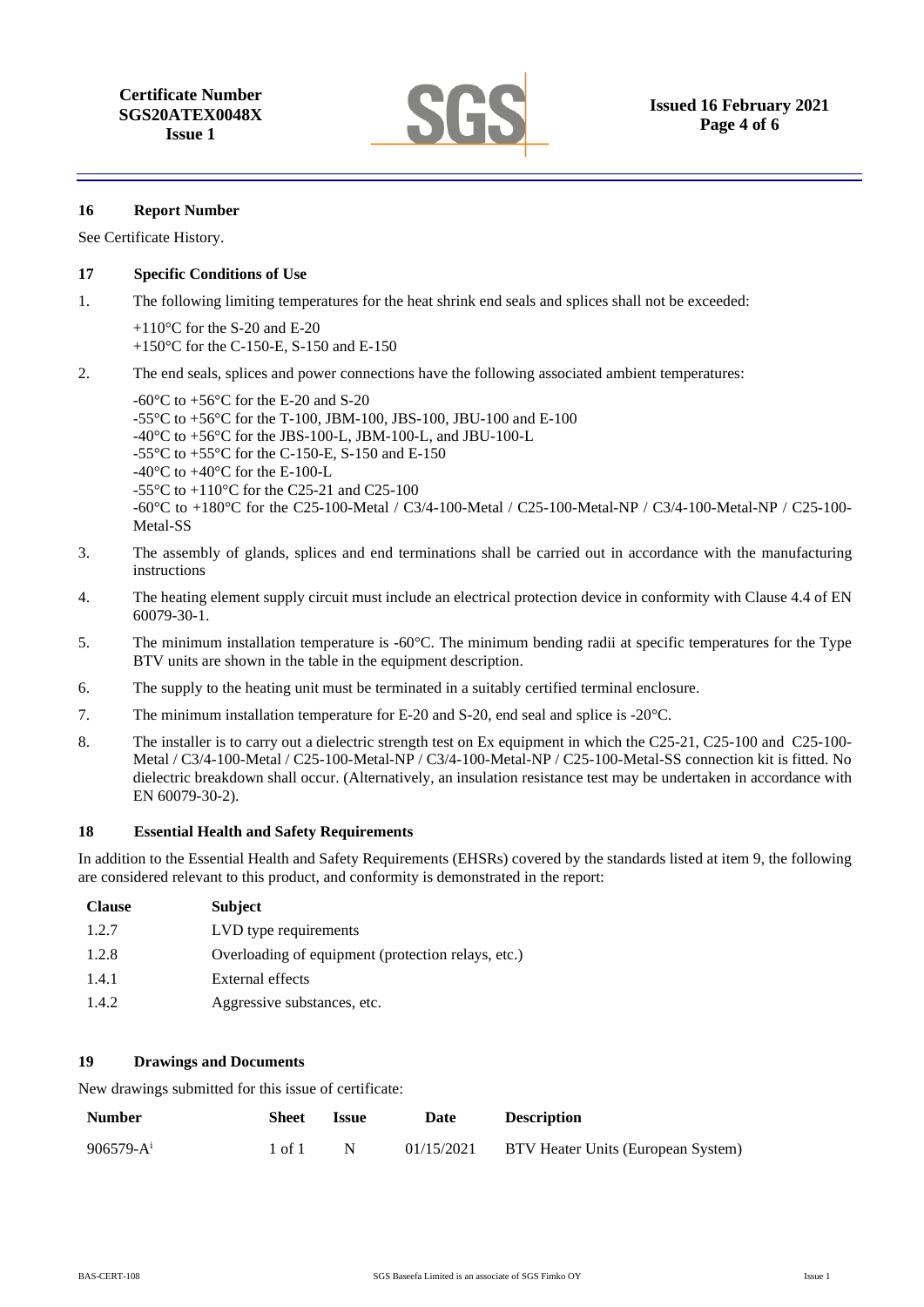

Current drawings which remain unaffected by this issue:

| <b>Number</b>         | <b>Sheet</b> | <b>Issue</b> | Date     | <b>Description</b>                                                                     |
|-----------------------|--------------|--------------|----------|----------------------------------------------------------------------------------------|
| $205350-Ai$           | 1 of 1       | P            | 03/31/20 | BTV-3BTV-CT & BTV-5BTV-CT                                                              |
| $205310-Ai$           | $1$ of $1$   | Q            | 03/31/20 | BTV-8BTV-CT & BTV-10BTV-CT                                                             |
| $205349 - A^1$        | $1$ of $1$   | J            | 03/26/20 | BTV-3BTV-CR & BTV-5BTV-CR                                                              |
| $205308-A^i$          | $1$ of $1$   | P            | 03/26/20 | BTV-8BTV-CR & BTV-10BTV-CR                                                             |
| $906567 - A^{ii}$     | $1$ of $1$   | $\Omega$     | 05/10/18 | C25-21, C25-100 and C25-100-METAL-XX, C3/4-<br>100-METAL-XX Connection Kits            |
| 906794-Aiii           | $1$ of $1$   | AA           | 03/30/20 | Generic ATEX and IECEx Print Dwg for BTV-CT,<br>QTVR-CT, XTV-CT, KTV-CT Heating Cables |
| 9242869 <sup>iv</sup> | 1 & 2        | $\Omega$     | 12/09/19 | LABL JBM-100-L-E                                                                       |
| 9532687 <sup>iv</sup> | 1 & 2        | Q            | 12/09/19 | LABL JBM-100-L-EP                                                                      |
| 9621473 <sup>iv</sup> | 1 & 2        | $\Omega$     | 12/09/19 | LABL JBS-100-L-E                                                                       |
| 9777523iv             | 1 & 2        | P            | 12/09/19 | LABL JBS-100-L-EP                                                                      |
| 9319676 <sup>iv</sup> | 1 & 2        | $\Omega$     | 12/09/19 | LABL JBU-100-L-E                                                                       |
| 9735898iv             | 1 & 2        | $\Omega$     | 12/09/19 | LABL JBU-100-L-EP                                                                      |
| $908742 - Av$         | $1$ of $1$   | A            | 2/19/20  | E-20 Heat Shrinkable End Seal Kit Cut Back<br>Dimensions                               |
| $908743 - A^{vi}$     | $1$ of $1$   | A            | 2/19/20  | S-20 Heat Shrinkable Splice Joint Kit Cut Back<br>Dimensions                           |

- i) These drawings are common to IECEx BAS 20.0011X, SGS20ATEX0048X and are held with IECEx BAS 20.0011X.
- ii) These drawings are common to IECEx BAS 20.0008X, IECEx BAS 20.0009X, IECEx BAS 20.0011X, IECEx BAS 20.0012X, IECEx BAS 20.0013X, IECEx BAS 20.0014X, SGS20ATEX0045X, SGS20ATEX0046X, SGS20ATEX0048X, SGS20ATEX0049X, SGS20ATEX0050X, SGS20ATEX0051X and are held with IECEx BAS 20.0008X.
- iii) These drawings are common to IECEx BAS 20.0011X, IECEx BAS 20.0012X, IECEx BAS 20.0013X, IECEx BAS 20.0014X, SGS20ATEX0048X, SGS20ATEX0049X, SGS20ATEX0050X, SGS20ATEX0051X and are held with IECEx BAS 20.0011X.
- iv) These drawings are common to IECEx BAS 20.0008X, IECEx BAS 20.0011X, IECEx BAS 20.0012X, IECEx BAS 20.0013X, IECEx BAS 20.0014X, SGS20ATEX0045X, SGS20ATEX0048X, SGS20ATEX0049X, SGS20ATEX0050X, SGS20ATEX0051X and are held with IECEx BAS 20.0008X.
- v) These drawings are common to IECEx BAS 20.0010X, IECEx BAS 20.0011X, IECEx BAS 20.0013X, SGS20ATEX0047X, SGS20ATEX0048X, SGS20ATEX0050X and are held with IECEx BAS 20.0010X.
- vi) These drawings are common to IECEx BAS 20.0011X, IECEx BAS 20.0013X, SGS20ATEX0048X, SGS20ATEX0050X and are held with IECEx BAS 20.0011X.

### **20 Certificate History**

| Certificate No. | Date            | <b>Comments</b>                                                                                                                                                                                                                                                                                     |
|-----------------|-----------------|-----------------------------------------------------------------------------------------------------------------------------------------------------------------------------------------------------------------------------------------------------------------------------------------------------|
| SGS20ATEX0048X  | 23 October 2020 | The release of the prime certificate. The associated test and<br>assessment against the requirements of EN 60079-<br>0:2012+A11:2013, EN IEC 60079-7:2015+A1:2018, EN 60079-<br>18:2015+A1:2017, EN 60079-30-1:2017 and EN 60079-31:2014 is<br>documented in Test Report No. GB/BAS/ExTR20.0030/00. |